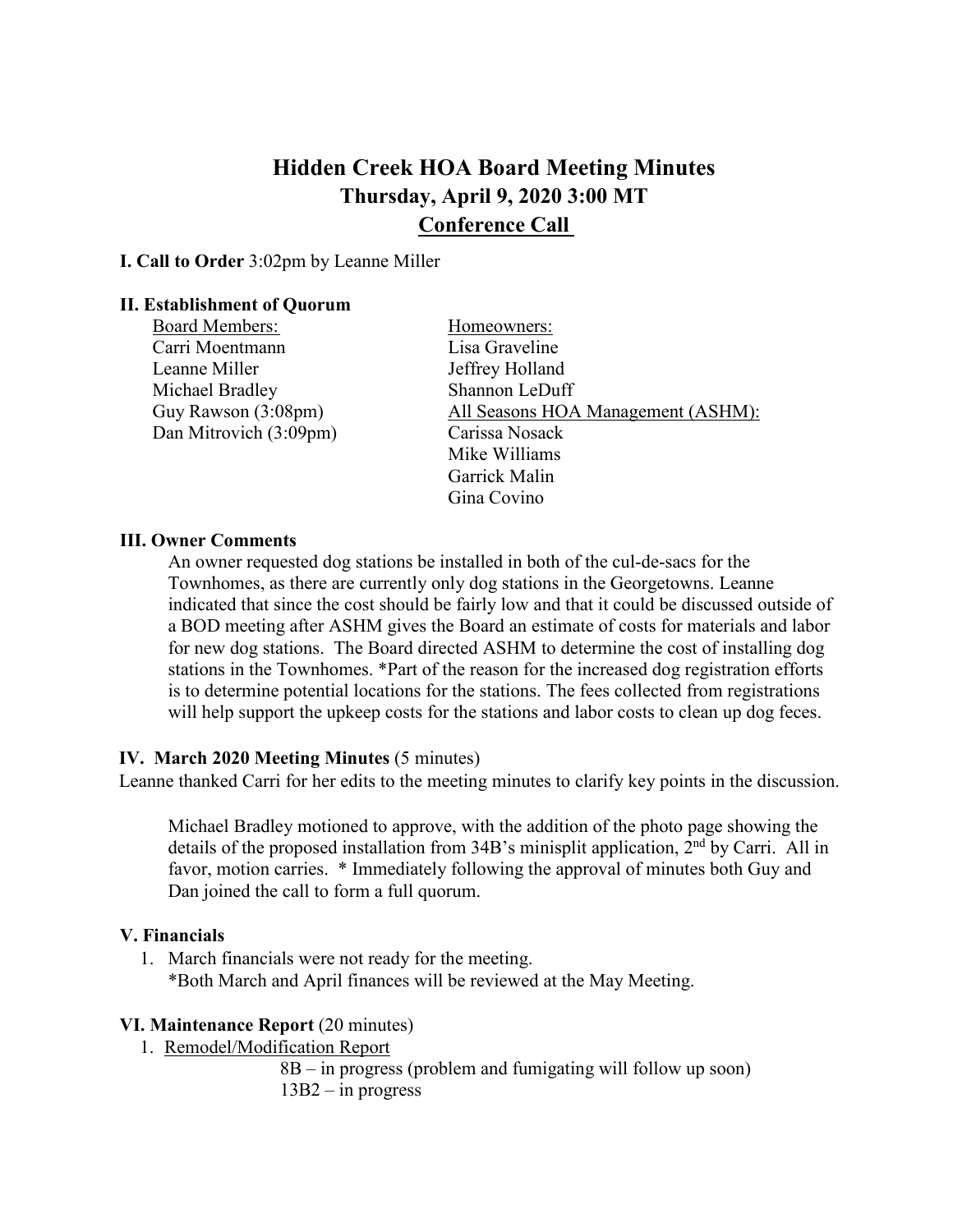16B1 – pending exterior paint of dryer vent

20B – pending paint on decking

17A2 – completed, passed county inspection

- 24A pending exterior paint on gas line
- 25D concrete extension, pending spring
- 25D pending paint on conduit
- 26B waiting for contractor
- 32A Interior remodel, in progress \*exterior sign should be removed soon
- 38A Pending start date
- 34B Interior remodel, in progress

34B – Mini-split, did not follow the approved remodel application, BOD will discuss in closed meeting.

### 2. Completed

- Clear pond drain debris 2x daily to prevent flooding
- Working with JRock Construction, Morgan Asphalt, and BOD to identify best practice for asphalt replacement during MRW project
- Mike spoke with Hale Insulation and another insulation company about insulating the units. The contractors agree that added insulation will definitely help with the ice dam problems. Both indicated that insulating the attic spaces would be relatively easy and inexpensive but the vaulted areas were going to be another story. Hale believed the best route (if not going with the foam board) for the vaulted areas would be very invasive to the units and relatively expensive. This option would require the interior sheetrock to be pulled down from the ceiling prior to installing the insulation and would necessitate a 3rd party contractor for demolition and replacement of the sheetrock. Mike is thinking with interior demolition and replacement of sheetrock the blown insulation option could end up being as expensive as the foam board (OSB option). Mike reported that he has not finished his research. The roofs currently on the list for replacement (1, 32, 37, 38) all have some areas of vaulted ceilings that need insulation. It was noted that Unit 32A is currently remodeling and has removed all the sheetrock and will be blowing R50 insulation into the vaulted areas as well as the attic space. Mike thought it could be wise to wait on further roofing information to make sure ASHM and the Board have identified a permanent solution to the ice dam problems before proceeding with roof replacements this year. End of May/June would probably be the latest the Board could delay making a decision this year without risking vendors being booked this season. \* Mike will have roofing information ready for the next meeting.
- Tennis court screens arrived and are being printed with Hidden Creek logo (under \$3000 budget and should be closer to \$1000)
- Sanitizing laundry room
- Clubhouse security and hot tub system maintenance
- Changed amenities code to 0430 \*Request to have the future amenities codes less obvious, especially before the opening of the pool Memorial Day weekend.
- Removed debris around property post-earthquake
- Working with homeowners on remodel projects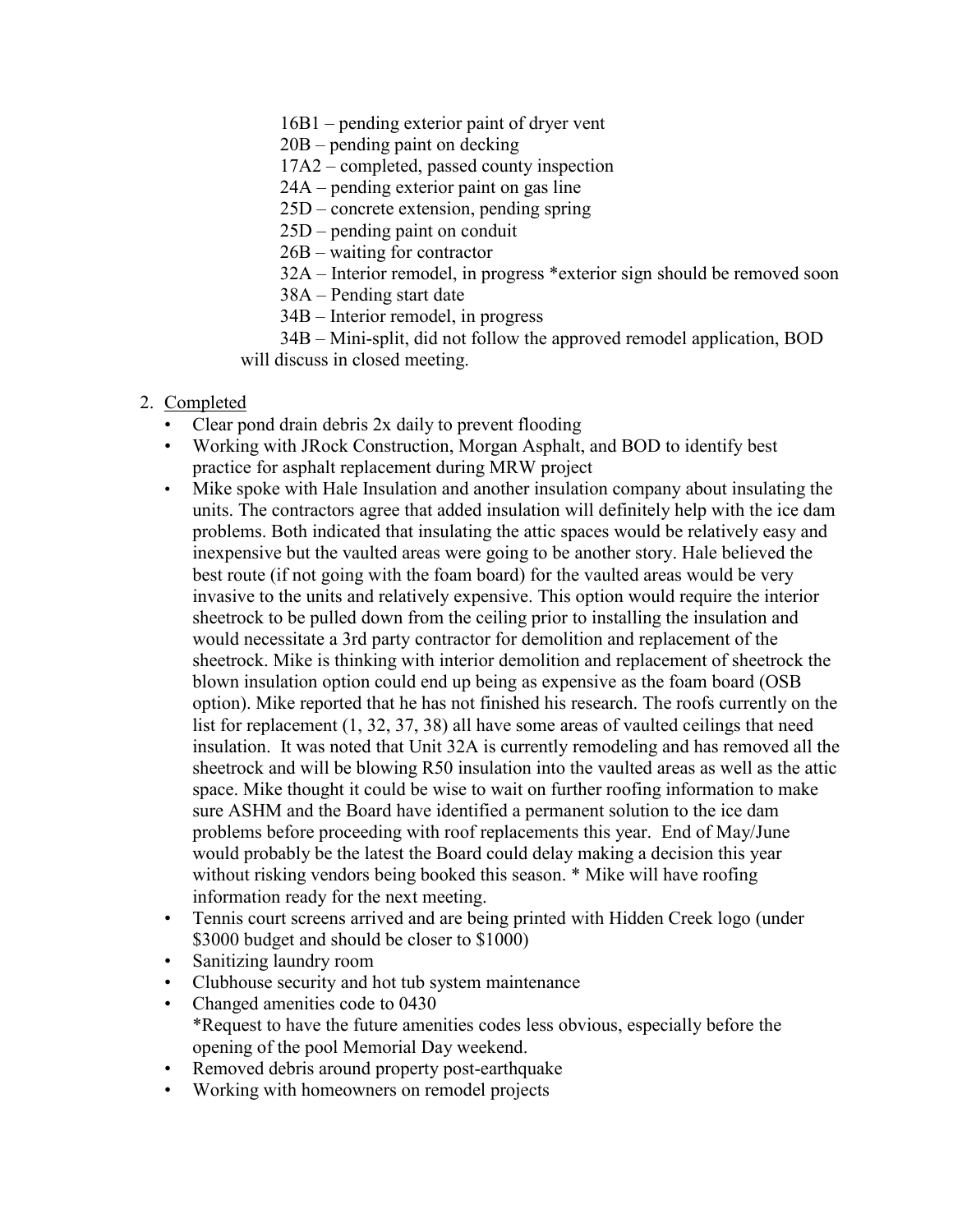32A has removed the sheetrock ceiling and is blowing insulation into the rafters. It might be wise to wait for further roofing information to make sure ASHM and the Board have identified a permanent solution to ice damn problems before we precede with roof replacements this year.

\*The latest the Board may delay making a decision on roofing is June, without risk of vendors being booked this season.

- Routine Maintenance:
	- Parking patrol
	- General clean up
	- Residents requests via text and portal

### In Progress

- Working with Altitude Maintenance to coordinate Spring cleanup
- Obtaining additional bids for roofing replacement comparisons
- Solution to homeowner remodel violation
- Asphalt replacement coordination

# Questions from BOD:

# **A. What follow-up is being done on the Stairs & Landing project?**

Mike will meet with Ash and Dust to walk the property to review how the project is holding up after one winter season and find out warranty details. He will report at the next meeting.

# B. **Do we have a list of private deck owners and the conditions of their decks? Have private deck owners with decks in need of repainting been notified about repainting their decks?**

Mike has a spreadsheet of the private decks but he has not contacted anyone. ASHM will notify the private deck owners that they need to paint and maintain their deck with the new HOA paint standard. The Board will give owners until August  $1<sup>st</sup>$ , 2020 to complete the work. The notice to the private deck owners will set out the standard and should encourage owners to contact Mike Williams with any questions.

# **C. Have all gutters been cleaned?**

ASHM to include gutter cleaning this spring as well as fall to ensure all of the gutters have been cleaned.

# **VII. Governance** (30 minutes)

- 1. Ratify Email Decisions: None during the time period.
- 2. 2020 Capital Projects MRW project coordination

Michael with JRock has stated that they plan to begin the project following Memorial Day. \*They have 90-days from the start of the project to substantial completion.

a. Asphalt:

Following a conference call, Leanne and Mike Williams met and walked the property with JRock and Morgan to discuss areas of concern relating potential base failures. Morgan revised their estimate to include the areas of concern and included a repair/replacement of the concrete collar and water box on one of the cul de sacs.